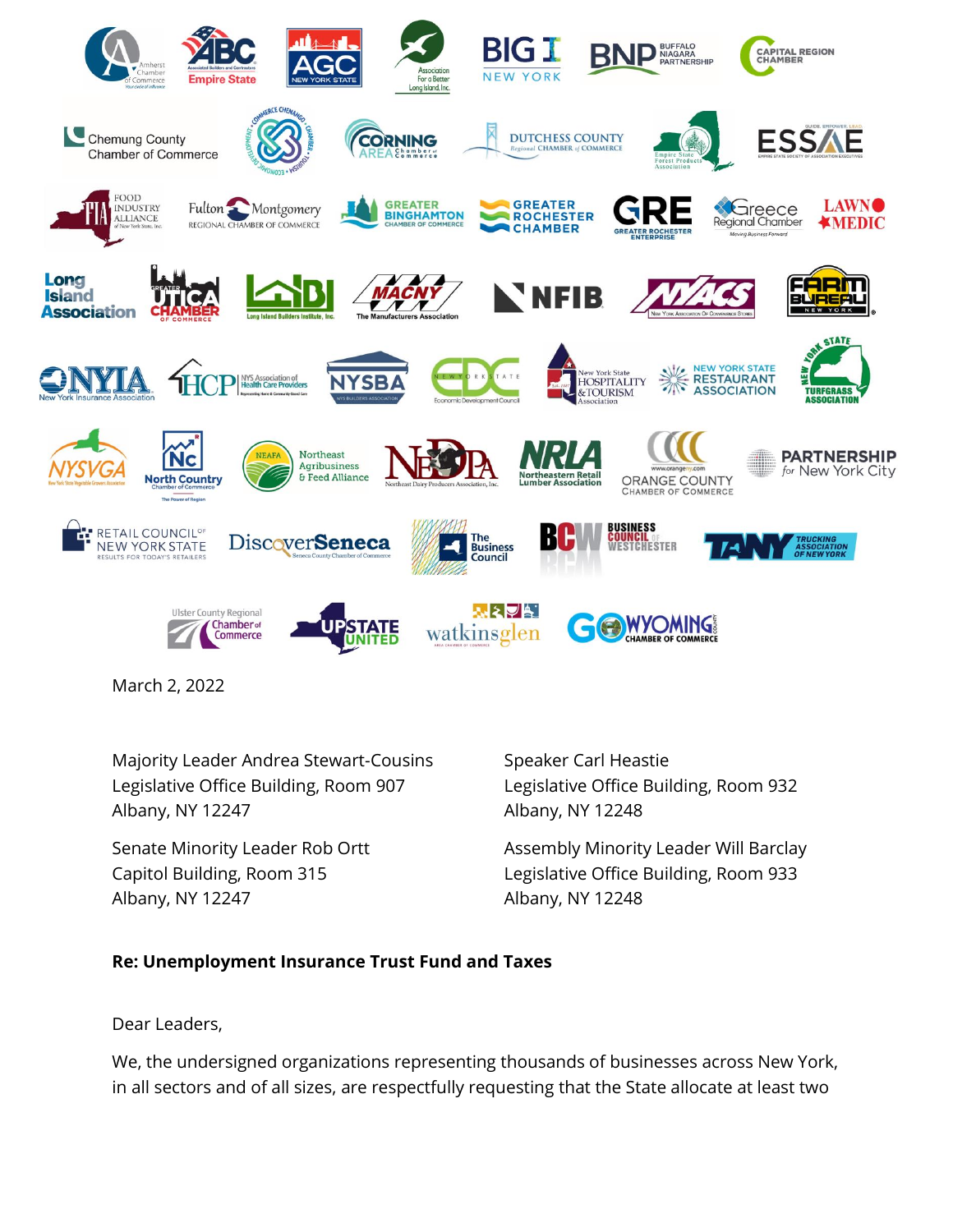to three billion dollars to the Unemployment Insurance Trust Fund to address the increased taxes on all businesses and the state's outstanding debt.

Nearly two years after the start of the pandemic, employers, particularly small businesses, continue to face unprecedented challenges. Every sector and industry are confronted with severe labor shortages, rising inflation, and supply chain disruptions while also managing the losses, uncertainty, and unpredictability stemming from COVID-related restrictions and ever-changing public health guidance. According to a recent survey by NFIB, 63 percent of small businesses have not seen their sales volume return to pre-COVID levels and 66 percent anticipate that their local community will not return to pre-crisis level of economic activity until sometime in the second half of 2022 or later.<sup>1</sup> Additionally, the New York State Comptroller released a report finding that four out of five small businesses continue to suffer from a negative overall impact from COVID-19. $<sup>2</sup>$  New York's economy remains fragile</sup> and any progress towards recovery from the pandemic will only be further delayed until the State addresses Unemployment Insurance taxes and the solvency of the Trust Fund.

The pandemic completely upended the Unemployment Insurance system. New York's actions to shut down non-essential businesses and impose restrictions resulted in massive layoffs. The private sector shed more than 1.7 million jobs in March 2020, driving unemployment from 4.4 percent to 16.2 percent. Extraordinary amounts of money flowed out of New York's UI Trust Fund to satisfy claims, and the State needed to borrow more than \$11 billion from the federal government. The outstanding loan and completely depleted UI Trust Fund have forced all employers into the highest employer contribution rates allowable under New York's UI tax tables, meaning all businesses are paying the highest possible UI tax rate related to the fund balance. With \$9.3 billion outstanding on the state's federal UI advance, New York employers are subject to these highest rates for a decade or more.

As a business community, we are eager to be a collaborative partner with all of our elected leaders to address the state's UI deficit and high employer tax levels. This is a grave issue that demands the State's attention - inaction will only delay New York's economic recovery. According to the New York State Comptroller, compared to contributions made in 2020, total state and federal UI taxes paid by New York employers will increase by at least 45.4 percent to as much as 254 percent in 2025. $3$  This would be catastrophic for our state's job creators.

<sup>&</sup>lt;sup>1</sup> "Covid-19 Small Business Survey (21)." NFIB Research Center, January 2022. [https://assets.nfib.com/nfibcom/Covid-19-Survey-21.pdf.](https://assets.nfib.com/nfibcom/Covid-19-Survey-21.pdf)

<sup>&</sup>lt;sup>2</sup> Office of the New York State Comptroller, New York's Economy and Finances in the COVID-19 Era March 18, 2021, Edition[, https://www.osc.state.ny.us/reports/impact-covid-19-march-18-2021.](https://www.osc.state.ny.us/reports/impact-covid-19-march-18-2021)

<sup>3</sup> Office of the New York State Comptroller, Unemployment Insurance Trust Fund: Challenges Ahead, September 2021[. https://www.osc.state.ny.us/files/reports/pdf/unemployment-insurance-trust-fund.pdf.](https://www.osc.state.ny.us/files/reports/pdf/unemployment-insurance-trust-fund.pdf)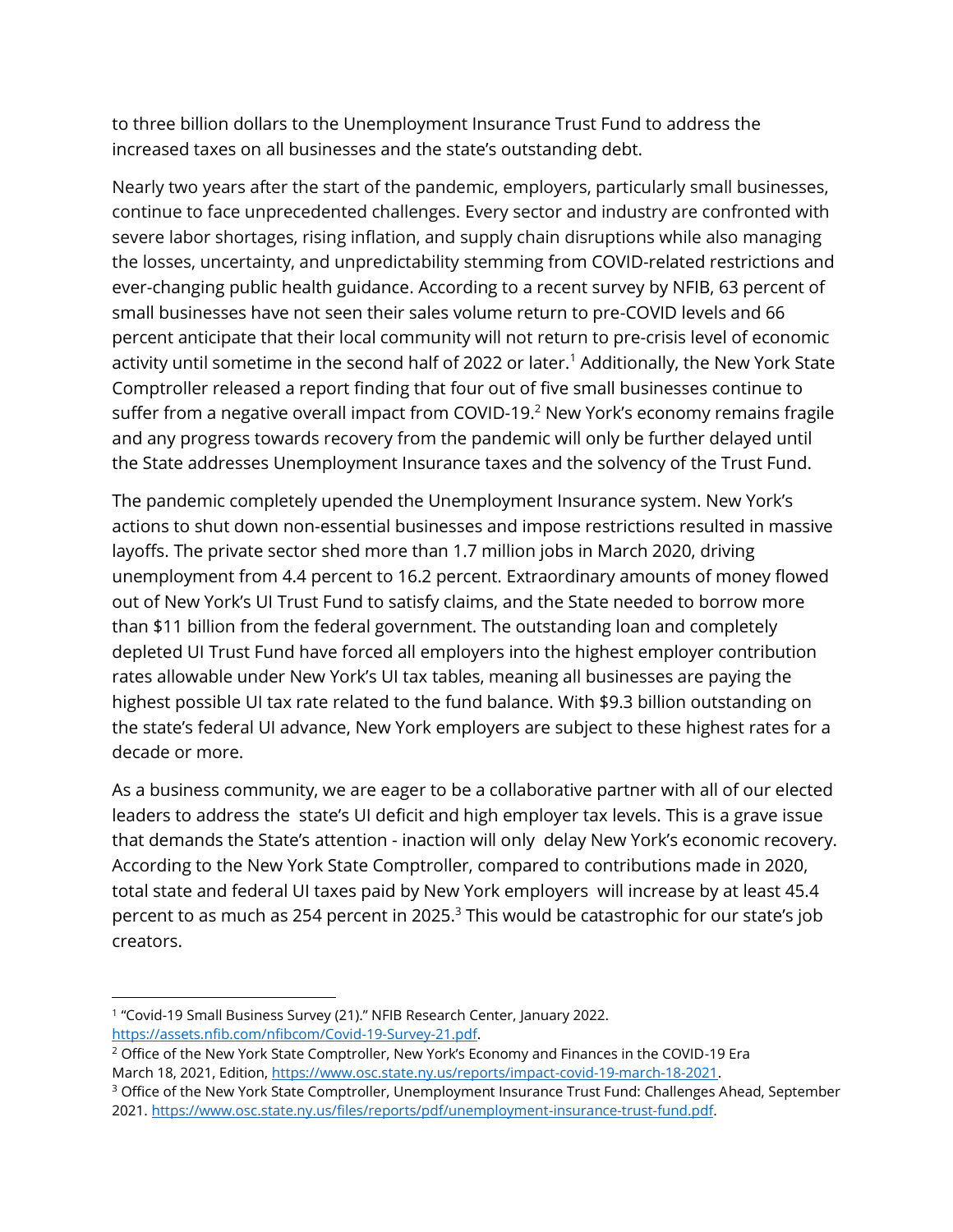With the preparation of one-house budget bills and Fiscal Year 2023 budget negotiations underway, the State should devote unspent federal and/or surplus state revenues to the UI system to fund the following employer tax relief measures:

- Offset the tax reduction in S.6791-A,A.7788-A (which restores New York's UI tax levels to their pre-pandemic, 2019 levels) to ensure the UI trust fund receives proper funding;
- Pay any interest payments due on New York State's federal UI program advance for calendar years 2022 and 2023;
- Offset any increase in net FUTA taxes applicable to New York employers for calendar years 2022 and 2023; and
- Make a significant payment towards New York's outstanding federal program advance.

As of the end of 2021, 32 states have used CARES Act or ARPA funds to support their UI Trust Funds, providing relief to their full employer community . <sup>4</sup> New York State must do the same by allocating the funding and resources to its UI system as soon as possible. A large share of 2020 job loss was driven by pandemic-based public policy mandates, not employer actions; consequently, New York State has the responsibility to address this issue. Replenishing the UI Trust Fund should not and cannot solely fall on the backs of New York employers for actions mandated by state government and which have already suffered immense financial harm.

On behalf of businesses across New York, we look forward to working with you to provide relief to our state's businesses while restoring the UI system. These actions will help ensure a full economic recovery and the growth of businesses, jobs, and public revenue.

Sincerely,

Amherst Chamber of Commerce Associated Builders and Contractors, Empire State Associated General Contractors of New York State Association for a Better Long Island Big I New York Buffalo Niagara Partnership Capital Region Chamber Chemung Chamber of Commerce Commerce Chenango Corning Area Chamber of Commerce Dutchess County Regional Chamber of Commerce Empire State Forest Products Association

<sup>4</sup> "States Have \$95 Billion to Restore their Unemployment Trust Funds—Why Aren't They Using It?" Tax Foundation, September 2021[. https://taxfoundation.org/state-unemployment-trust-funds-2021/.](https://taxfoundation.org/state-unemployment-trust-funds-2021/)